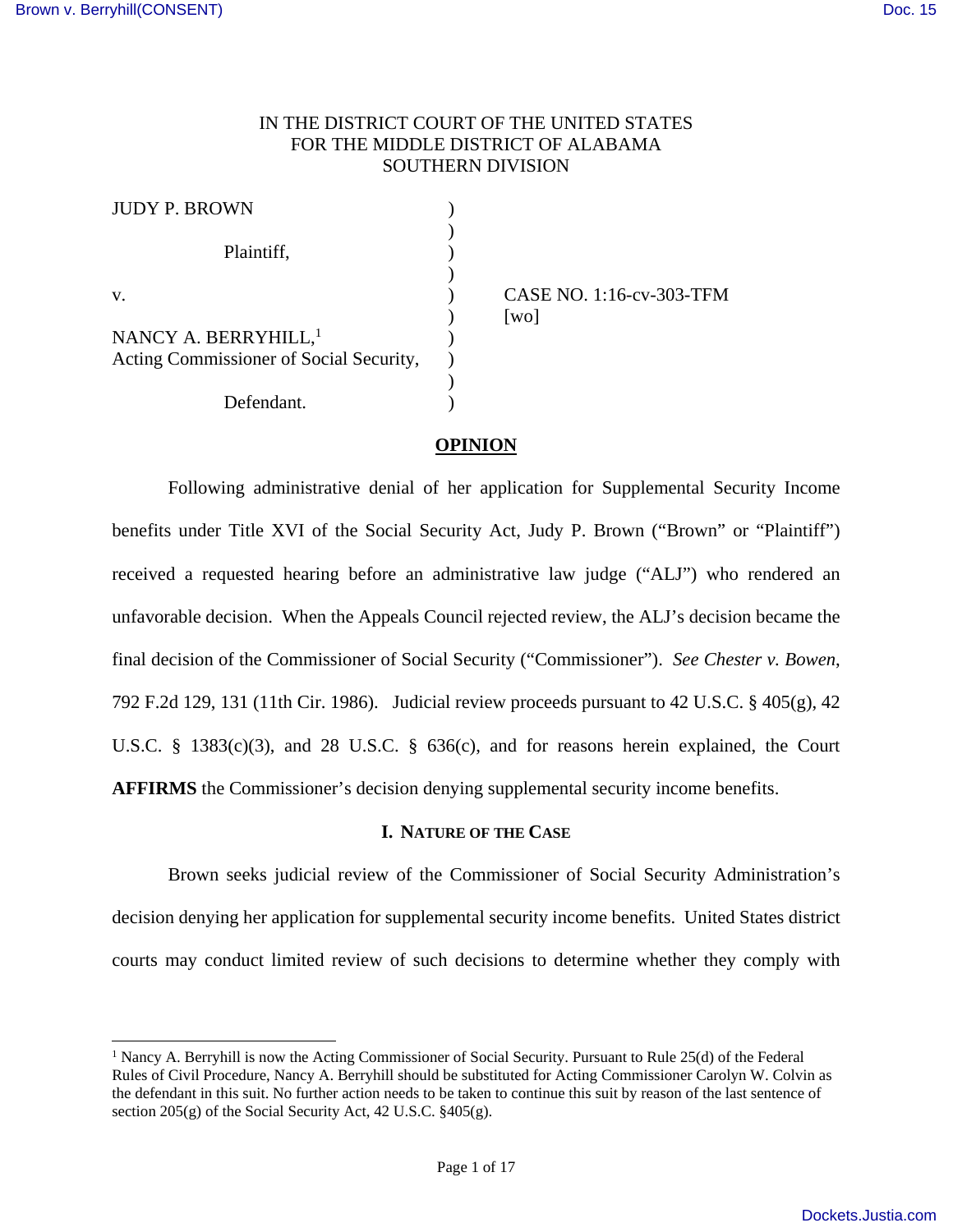applicable law and are supported by substantial evidence. 42 U.S.C. § 405 (2006). The court may affirm, reverse and remand with instructions, or reverse and render a judgment. *Id.* 

### **II. STANDARD OF REVIEW**

 Judicial review of the Commissioner's decision to deny benefits is narrowly circumscribed. In review of a social security case, the court will use the substantial evidence standard to affirm the Commissioner's decision if substantial evidence exists to support the decision. *Mitchell v. Commissioner,* 771 F.3d 780, 781 (11th Cir. 2014) (citing *Winschel v. Comm'r of Soc. Sec.*, 631 F.3d 1176, 1178 (11th Cir. 2011)). The court is limited in its review, therefore the court is "preclude[d] [from] deciding the facts anew, making credibility determinations, or re-weighing the evidence." *Moore v. Barnhart*, 405 F.3d 1208, 1211 (11th Cir. 2005) (citing *Bloodsworth v. Heckler*, 703 F.2d 1233, 1239 (11th Cir. 1986)). This court must find the Commissioner's decision conclusive "if it is supported by substantial evidence and the correct legal standards were applied." *Kelley v. Apfel*, 185 F.3d 1211, 1213 (11th Cir. 1999); *see also Kosloff v. Comm'r of Soc. Sec.*, 581 Fed. Appx. 811, 811 (11th Cir. 2015) (citing *Kelley*); *Moreno v. Astrue,* 366 Fed. Appx. 23, 26-27 (11th Cir. 2010) ("failure to apply the correct law or to provide the reviewing court with sufficient reasoning for determining that the proper legal analysis has been conducted mandates reversal.") (Citation omitted).

Substantial evidence is more than a scintilla  $-$  i.e., the evidence must do more than merely create a suspicion of the existence of a fact, and must include such relevant evidence as a reasonable person would accept as adequate to support the conclusion. *Winschel*, 631 F.3d at 1178 (quoting *Crawford v. Comm'r of Soc. Sec.*, 363 F.3d 1155, 1158 (11th Cir. 2004)); *Lewis v. Callahan*, 125 F.3d 1436, 1440 (citing *Richardson v. Perales*, 402 U.S. 389, 401, 91 S. Ct. 1420, 1427, 28 L.Ed.2d 842 (1971)). If the Commissioner's decision is supported by substantial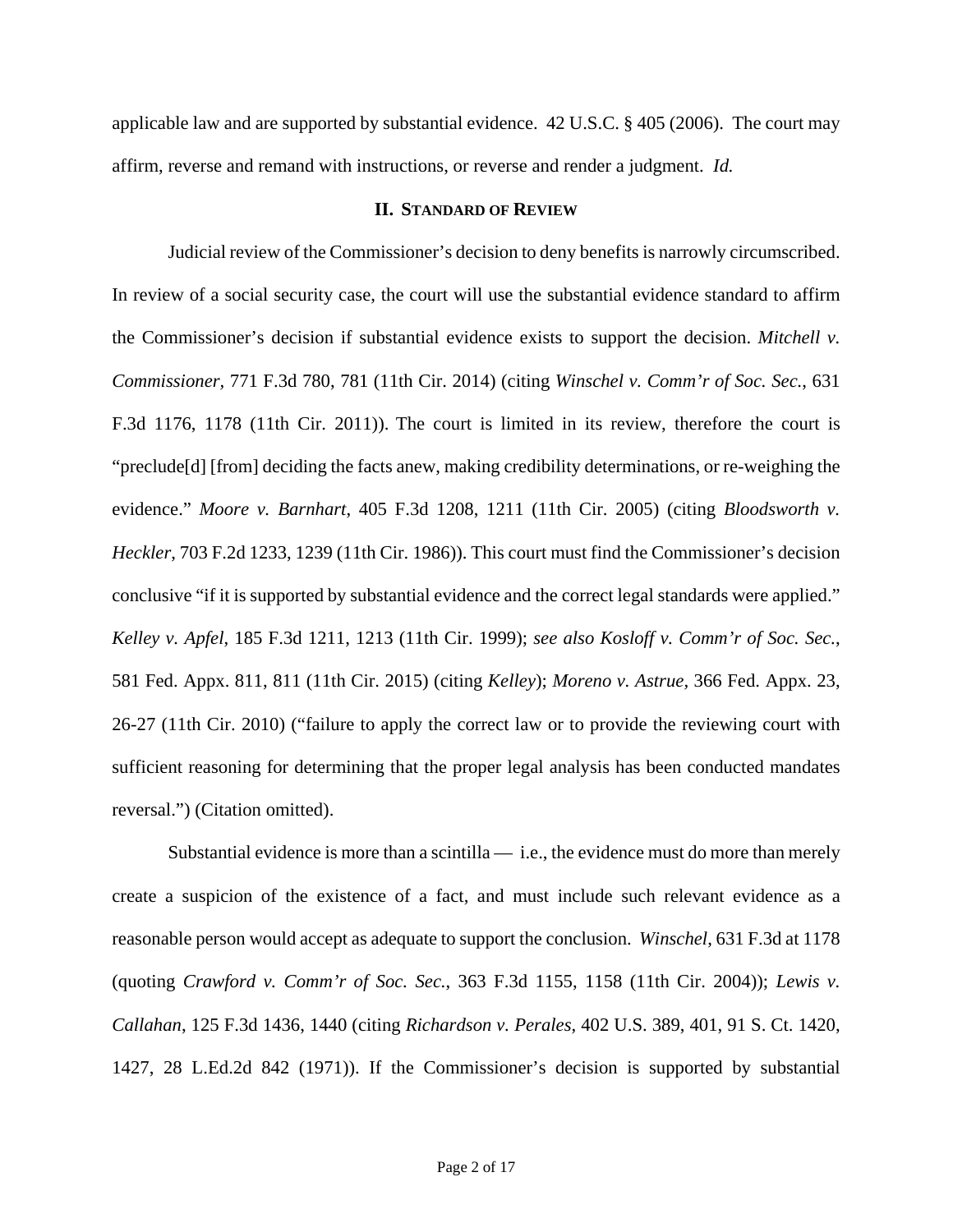evidence, the district court will affirm, even if the court would have reached a contrary result as finder of fact, and even if the court finds that the evidence preponderates against the Commissioner's decision. *Edwards v. Sullivan*, 937 F.2d 580, 584 n.3 (11th Cir. 1991); *see also Henry v. Comm'r of Soc. Sec.*, 802 F.3d 1264, 1267 (11th Cir. 2015) ("even if the evidence preponderates *against* the Commissioner's findings, we must affirm if the decision reached is supported by substantial evidence.") (Citation omitted). The district court must view the record as a whole, taking into account evidence favorable as well as unfavorable to the decision. *Foote v. Chater*, 67 F.3d 1553, 1560 (11th Cir. 1995) (citing *Chester v. Bowen*, 792 F.2d 129, 131 (11th Cir. 1986)).

 The district court will reverse a Commissioner's decision on plenary review if the decision applies incorrect law, or if the decision fails to provide the district court with sufficient reasoning to determine that the Commissioner properly applied the law. *Keeton v. Department of Health and Human Services*, 21 F.3d 1064, 1066 (11th Cir. 1994) (internal citations omitted). There is no presumption that the Secretary's conclusions of law are valid. *Id*.; *Brown v. Sullivan*, 921 F.2d 1233, 1236 (11th Cir. 1991).

### **III. STATUTORY AND REGULATORY FRAMEWORK**

The Social Security Act's general disability insurance benefits program ("DIB") provides income to individuals who are forced into involuntary, premature retirement, provided they are both insured and disabled, regardless of indigence.<sup>2</sup> See 42 U.S.C. § 423(a). The Social Security Act's Supplemental Security Income ("SSI") is a separate and distinct program. SSI is a general public assistance measure providing an additional resource to the aged, blind, and disabled to

1

<sup>2</sup> DIB is authorized by Title II of the Social Security Act, and is funded by Social Security taxes.<br>
ial Security Administration. Social Security Handbook. § 136.1. *available at See* Social Security Administration, Social Security Handbook, § 136.1, *available at* http://www.ssa.gov/OP\_Home/handbook/handbook.html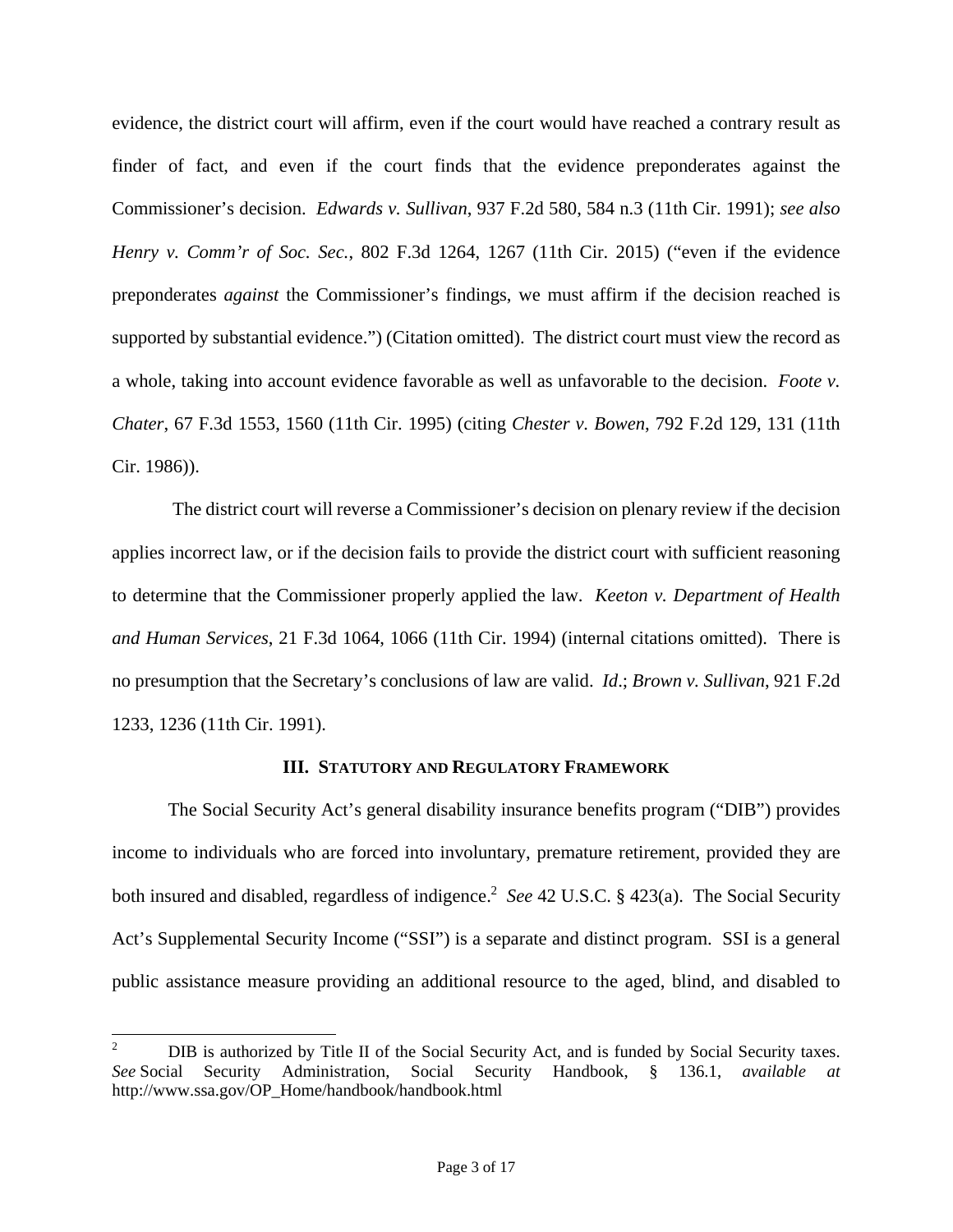assure that their income does not fall below the poverty line.<sup>3</sup> Eligibility for SSI is based upon proof of indigence and disability. *See* 42 U.S.C. §§ 1382(a), 1382c(a)(3). However, despite the fact they are separate programs, the law and regulations governing a claim for DIB and a claim for SSI are identical; therefore, claims for DIB and SSI are treated identically for the purpose of determining whether a claimant is disabled. *Patterson v. Bowen*, 799 F.2d 1455, 1456 n. 1 (11th Cir. 1986). Applicants under DIB and SSI must provide "disability" within the meaning of the Social Security Act which defines disability in virtually identical language for both programs. *See* 42 U.S.C. §§ 423(d), 1382c(a)(3), 1382c(a)(3)(G); 20 C.F.R. §§ 404.1505(a), 416.905(a). A person is entitled to disability benefits when the person is unable to

Engage in any substantial gainful activity by reason of any medically determinable physical or mental impairment which can be expected to result in death or which has lasted or can be expected to last for a continuous period of not less than 12 months.

42 U.S.C. §§ 423(d)(1)(A), 1382c(a)(3)(A). A "physical or mental impairment" is one resulting from anatomical, physiological, or psychological abnormalities which are demonstrable by medically acceptable clinical and laboratory diagnostic techniques. 42 U.S.C. §§ 423(d)(3),  $1382c(a)(3)(D)$ .

The Commissioner utilizes a five-step, burden-shifting analysis to determine when claimants are disabled. 20 C.F.R. §§ 404.1520;<sup>4</sup> *Phillips v. Barnhart*, 357 F.3d 1232, 1237 (11th Cir. 2004); *O'Neal v. Comm'r of Soc. Sec.*, 614 Fed. Appx. 456 (11th Cir. June 10, 2015). The ALJ determines:

 $\frac{1}{3}$  SSI benefits are authorized by Title XVI of the Social Security Act and are funded by general tax revenues. *See* Social Security Administration, Social Security Handbook, §§ 136.2, 2100, *available at* http://www.ssa.gov/OP\_Home/handbook/handbook.html

<sup>4</sup> For the purposes of this appeal, the Court utilizes the versions effective until March 27, 2017 as that was the version in effect at the time of the ALJ's decision and the filing of this appeal.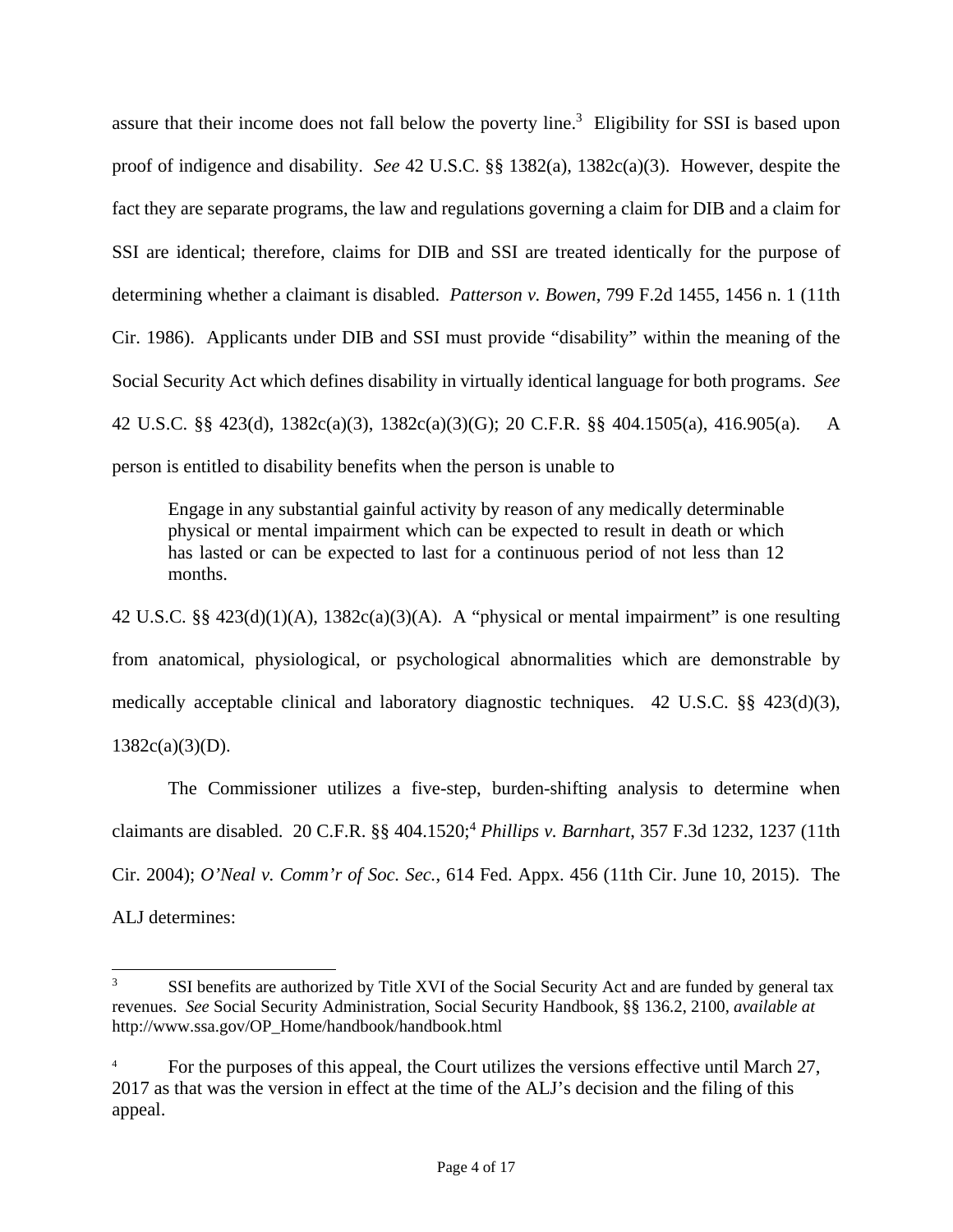- (1) Whether the claimant is currently engaged in substantial gainful activity;
- (2) Whether the claimant has a severe impairment or combination of impairments;
- (3) Whether the impairment meets or exceeds one of the impairments in the listings;<sup>5</sup>
- (4) Whether the claimant can perform past relevant work; and
- (5) Whether the claimant can perform other work in the national economy.

*Winschel*, 631 F.3d at 1178; *Doughty v. Apfel*, 245 F.3d 1274, 1278 (11th Cir. 2001). When a claimant is found disabled – or not – at an early step, the remaining steps are not considered. *McDaniel v. Bowen*, 800 F.2d 1026, 1030 (11th Cir. 1986). This procedure is a fair and just way for determining disability applications in conformity with the Social Security Act. *See Bowen v. Yuckert*, 482 U.S. 137, 153, 107 S. Ct. 2287, 2297, 96 L.Ed.2d 119 (1987) (citing *Heckler v. Campbell*, 461 U.S. 458, 461, 103 S. Ct. 1952, 1954, 76 L.Ed.2d 66 (1983)) (The use of the sequential evaluation process "contribute[s] to the uniformity and efficiency of disability determinations").

 The burden of proof rests on the claimant through Step 4. *See Ostborg v. Comm'r of Soc. Sec.*, 610 Fed. Appx. 907, 915 (11th Cir. 2015); *Phillips*, 357 F.3d at 1237-39. A *prima facie* case of qualifying disability exists when a claimant carries the Step 1 through Step 4 burden. Only at the fifth step does the burden shift to the Commissioner, who must then show there are a significant number of jobs in the national economy the claimant can perform. *Id*.

 To perform the fourth and fifth steps, the ALJ must determine the claimant's Residual Functioning Capacity ("RFC"). 20 C.F.R. § 404.1520(a)(4). RFC is what the claimant is still able to do despite the impairments, is based on all relevant medical and other evidence, and can contain both exertional and nonexertional limitations. *Phillips*, 357 F.3d at 1242-43. At the fifth step, the

5

*See* 20 C.F.R. Pt. 404, Subpt. P, App. 1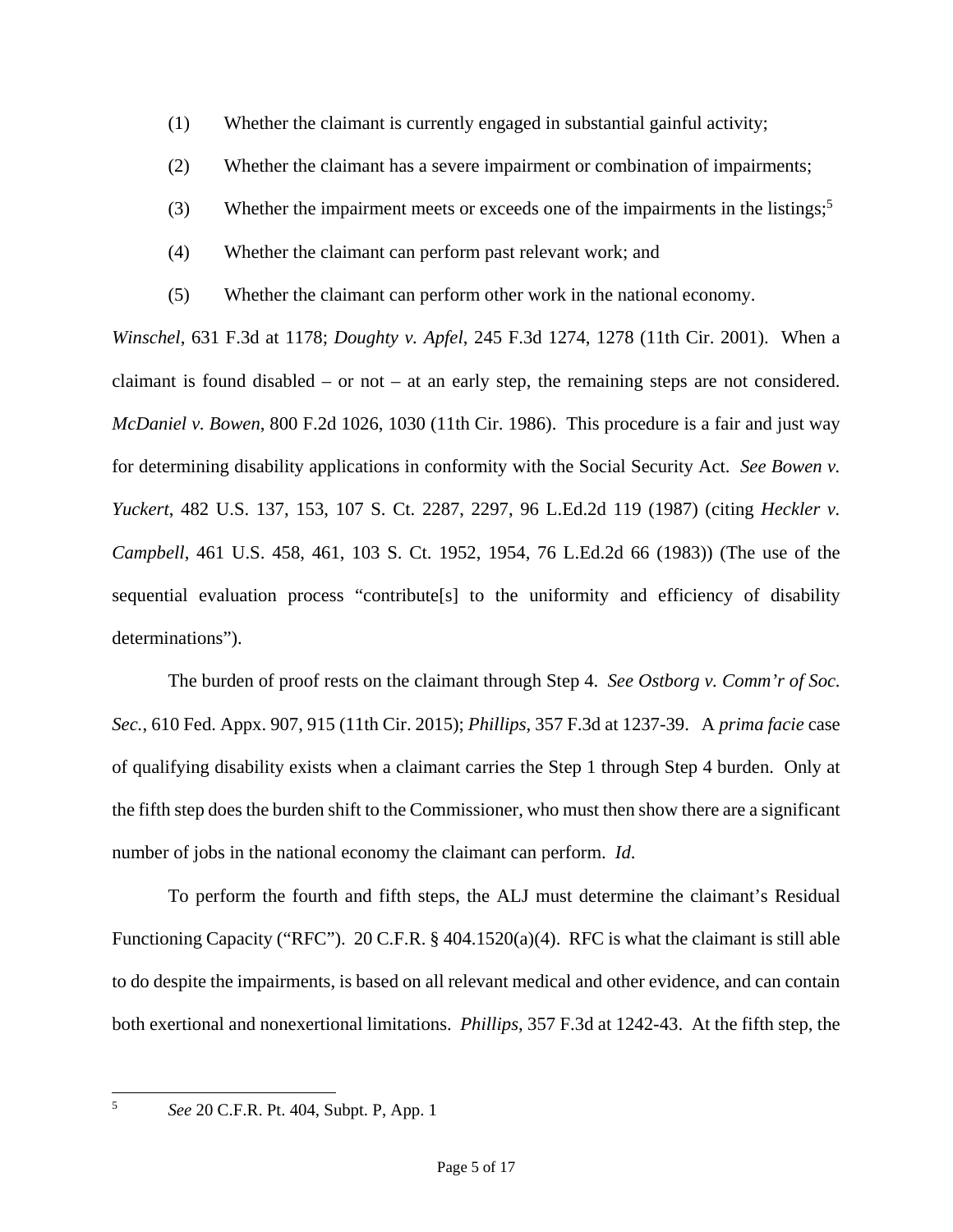ALJ considers the claimant's RFC, age, education, and work experience to determine if there are jobs available in the national economy the claimant can perform. *Id*. at 1239. In order to do this, the ALJ can either use the Medical Vocational Guidelines<sup>6</sup> ("grids") or call a vocational expert. *Id*. at 1239-40.

 The grids allow the ALJ to consider factors such as age, confinement to sedentary or light work, inability to speak English, educational deficiencies, and lack of job experience. Each of these factors can independently limit the number of jobs realistically available to an individual. *Id*. at 1240. Combinations of these factors yield a statutorily-required finding of "Disabled" or "Not Disabled." *Id*. Otherwise, the ALJ may use a vocational expert. *Id.* A vocational expert is an expert on the kinds of jobs an individual can perform based on her capacity and impairments. *Id*. In order for a vocational expert's testimony to constitute substantial evidence, the ALJ must pose a hypothetical question which comprises all of the claimant's impairments. *Jones v. Apfel*, 190 F.3d 1224, 1229 (11th Cir. 1999) (citing *McSwain v. Bowen*, 814 F.2d 617, 619-20 (11th Cir. 1987)).

## **IV. BACKGROUND AND PROCEEDINGS**

 Brown claims disability from major depressive disorder, panic disorder, osteoarthritis, headaches, and degenerative disc disease. (R. 19, 45-46, 160,184). Brown filed an application for Supplemental Security Income on September 19, 2012. (R. 17, 167-173). Brown initially alleged an onset date of June 1, 1973, but she later amended her onset date to reflect the filing date of September 19, 2012. (R. 71, 181). The claim was denied initially on January 8, 2013. (R. 17, 71- 81). Upon denial of her application, Brown requested a hearing before an administrative law judge

6

*See* 20 C.F.R. pt. 404 subpt. P, app. 2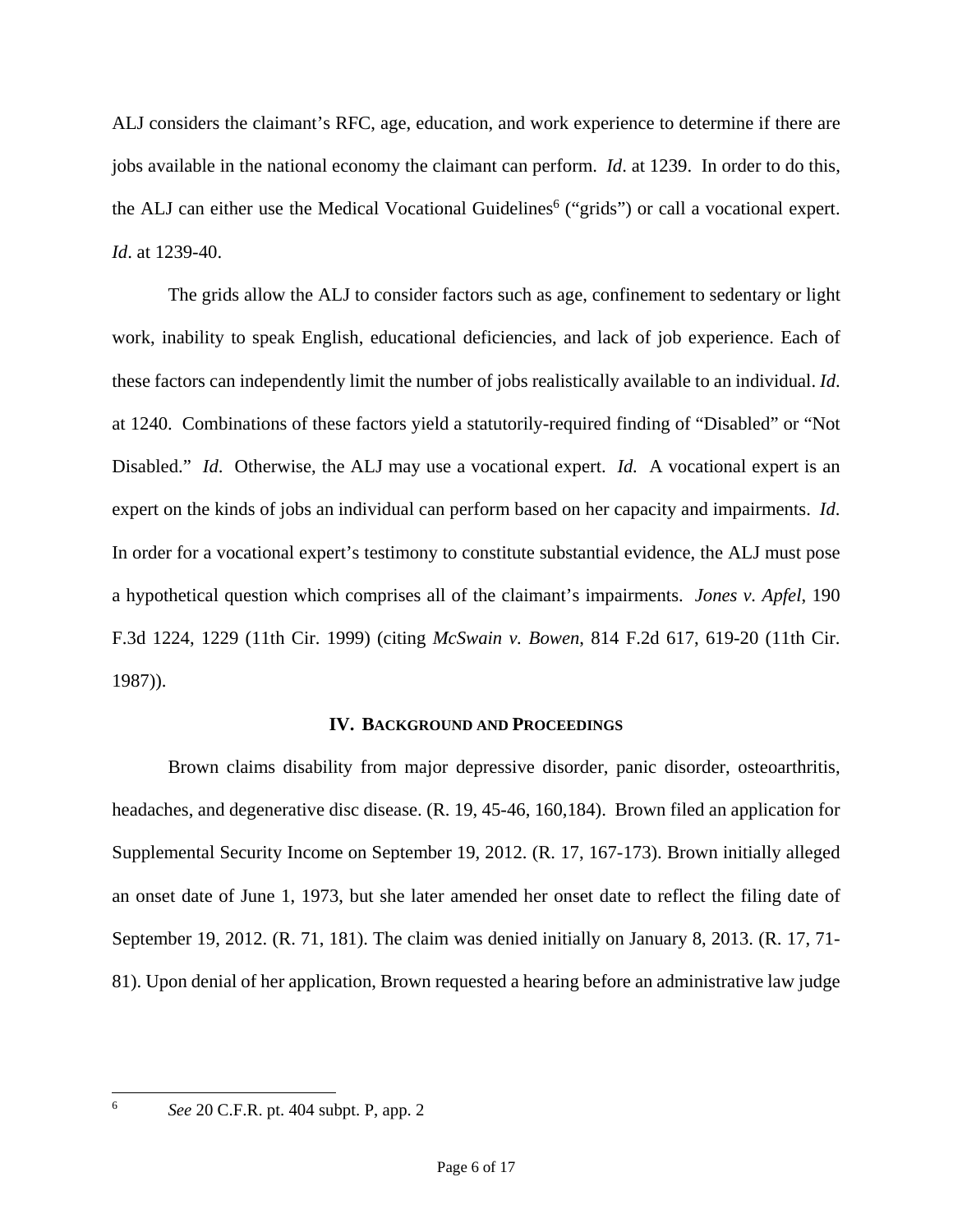("ALJ"). (R. 17, 91-98). ALJ Ben E. Sheely conducted an initial evidentiary hearing for Brown on April 14, 2014 in Mobile, Alabama. (R. 31-42).

At the initial hearing, the ALJ determined that Brown had few medical records and documents in support of her alleged impairments. The ALJ rescheduled the hearing and sent Brown for an orthopedic examination of her neck, back, and hands. (R. 34-41). Dr. Richard Meadows conducted this examination of Plaintiff on April 30, 2014. (R. 296-298). The ALJ also recommended Brown's attorney to follow up on missing medical records. (R. 41). On August 15, 2014, the ALJ reconvened the continued evidentiary hearing for Brown in Mobile, Alabama. (R. 45). Brown again was accompanied by her attorney. The ALJ received direct testimony from both Brown and a vocational expert. (R. 43-70).

The remaining evidentiary record consisted of medical reports from treating and two consultative sources and a disability determination including a residual functional capacity assessment completed by a medical consultant<sup>7</sup>, Samuel Williams, M.D., who reviewed Brown's medical records upon request of Alabama Disability Determination Services. (R. 71-81). The ALJ rendered an unfavorable decision on October 9, 2014. (R. 14). On March 1, 2016, the Appeals Council denied Brown's request for review (R. 1). Brown filed her Social Security Appeal on September 13, 2016. *See* Doc. 1, Complaint.

### **V. ADMINISTRATIVE DECISION**

 Employing the five step process, the ALJ found that Brown has not engaged in substantial gainful activity since the alleged onset date (Step 1); has severe impairments (Step  $2)^8$ ; the

 $\overline{a}$ 

<sup>7</sup> "A medical consultant is a person who is a member of a team that makes disability determinations in a State agency, as explained in § 404.1615, or who is a member of a team that makes disability determinations for us when we make disability determinations ourselves." 20 C.F.R. § 404.1616(a).

<sup>8</sup> The ALJ found the following "severe" impairments: major depressive disorder, panic disorder, osteoarthritis, headaches and degenerative disc disease. (R. 19).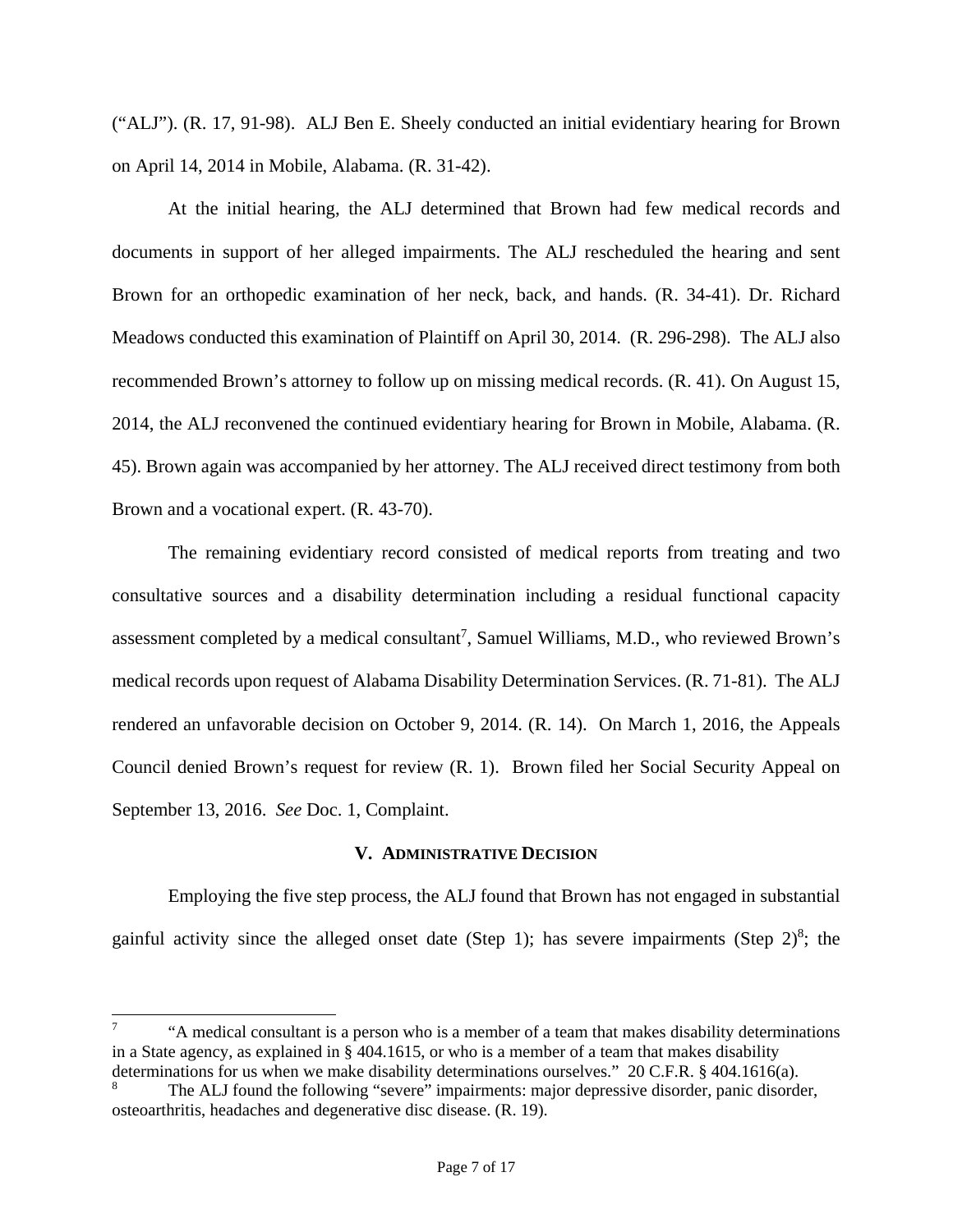impairments, considered individually and in combination, do not meet or equal in severity any impairment set forth in the listings (Step 3); and Brown does not have any relevant past work experience (Step 4). (R. 19-22). At Step Four, the ALJ also had a duty to determine Brown's residual functioning capacity. The ALJ found that Brown had the residual functional capacity to perform medium work as defined in 20 CFR 416.967(c) except the claimant can stand and walk for six hours and sit for six hours in a workday. The claimant can occasionally climb ramps and stairs, and never climb ladders, ropes, and scaffolds. The claimant can occasionally balance, stoop, kneel, crouch, or crawl. The claimant can perform simple routine and repetitive tasks involving simple work related decisions and few work place changes. The claimant can have occasional interaction with co-workers, supervisors, and the public. (R. 22). At Step Five, the ALJ is required to determine whether Brown could perform other jobs in the national economy. The ALJ determined that Brown had the ability to do other work such as linen room attendant, stacker, and a meat clerk. Brown did not prove that she was unable to perform the suggested jobs; and consequently, the ALJ found that Brown has not been disabled since the alleged onset date. (R. 25-26).

#### **VI. STATEMENT OF FACTS**

Brown was 58 years old at the time of her application, and during the August 2014 hearing. (R. 25). Brown completed high school, but she has no past relevant work history. (R. 25). Brown reported that she previously attempted to find work, but due to her depression and panic attacks she was not successful. (R. 201). She attempted to work as a baker for about a week sometime in 2013, but reported that "it was just too hard on my back and my hands. I couldn't stand and do it." (Doc. 50-51). After her divorce in 1998, her medical insurance was terminated, and she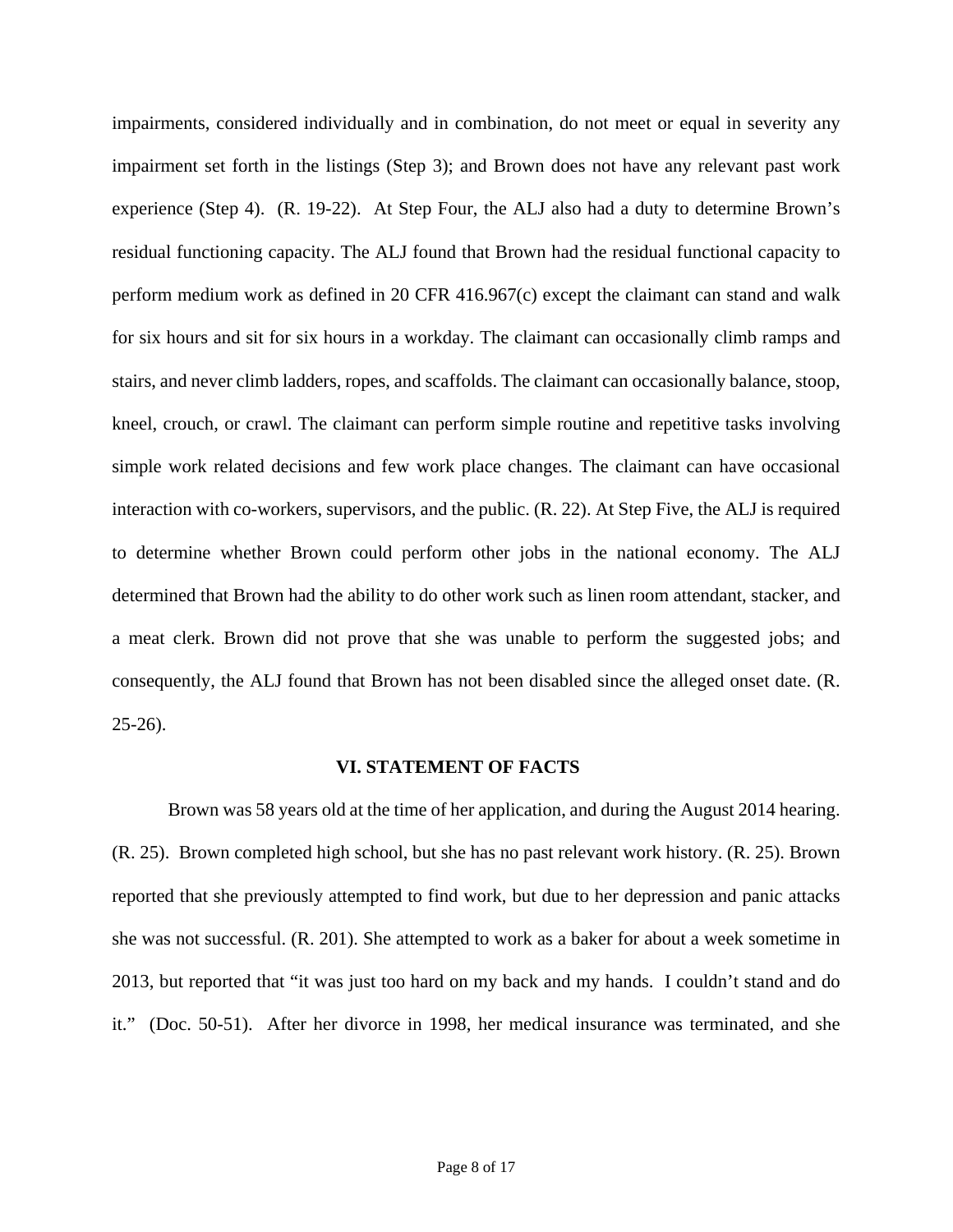became a self-pay patient, which limited her medical treatment. Her medical treatment was further limited once her alimony payments stopped in March 2012. (R. 50-51, 239, 268-88).

 From 2000 through 2011, Brown was treated at Alabama Psychiatric Services, and she was treated at SpectraCare Health Systems beginning in 2012. (R. 233-240, 241-260). Brown was diagnosed as having Major Depressive Disorder and a Panic Disorder. Brown's psychological symptoms include depression with social isolation, difficulty concentrating, irritability, and anxiety with panic attacks. (R. 233-39, 262). Between July 8, 2010 and January 9, 2014, Plaintiff saw Dr. Bret M. Johnson, her primary care physician, on six occasions primarily for refills on her depression/anxiety medication. (R. 266-295). Dr. Randall Jordan, consulting psychologist, opined that in terms of vocation, Plaintiff can "carry out and remember instructions of a simple one-step nature . . . can do multi-step tasks without some degree of supervision." However, he concluded that Plaintiff's "ability to respond well to coworkers, supervision, and every day work pressures is compromised to a moderate to severe degree due to psychiatric issues." He further noted that in terms of vocation Plaintiff's "[p]hysical issues do not seem to be the primary limiting factor." (R. 263).

Brown also has significant musculoskeletal impairments such as osteoarthritis of both hands, degenerative disc disease of cervical, thoracic and lumbar spines, and likely rheumatoid arthritis. (R. 296, 297). Dr. Johnson reported arthritis/osteoarthritis in Plaintiff's medical history throughout his medical records. (R. 266, 268, 274, 277, 280, 283, 286). However, Brown denied muscular weakness, tingling or numbness, joint pain, joint swelling, muscle pain, back pain, shoulder pain, elbow pain, wrist pain, hip pain, knee pain, ankle pain, and foot pain. (R. 24, 267, 271, 275, 278, 281, 284, 287). Even so, Dr. Johnson opined in a medical source statement that in a normal work day Plaintiff could lift no more than 10 pounds occasionally and 5 pounds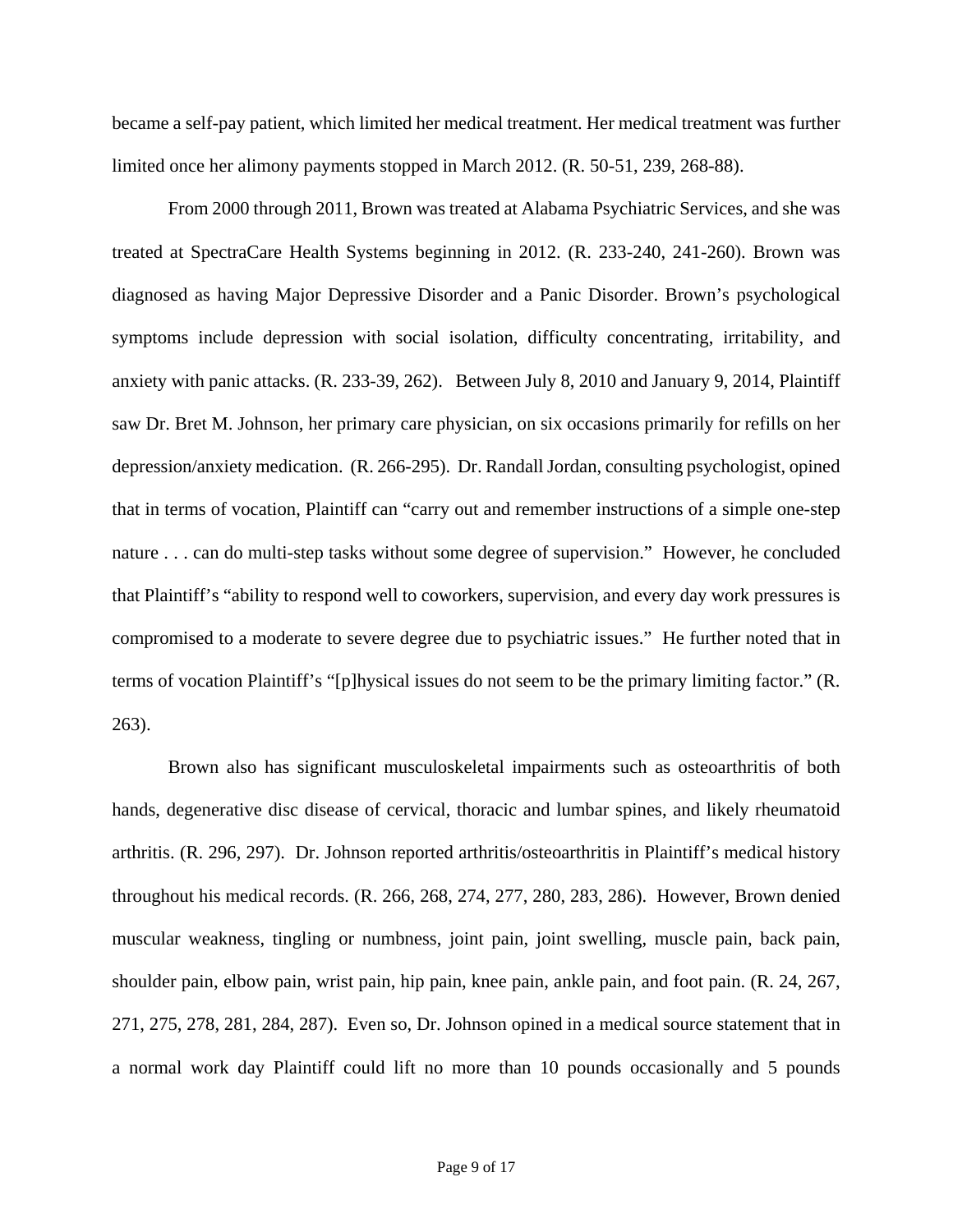frequently and that she could sit 8 hours a day, but stand or walk less than one hour. (R. 292). He further stated that he believed Plaintiff's complaints of pain, and that "osteoarthritis/fibromyalgia" could cause the pain. (R. 293).

Dr. Richard Meadows, State Agency Examining Orthopedist, similarly opined that Plaintiff could occasionally lift and carry no more than 10 pounds and that she could sit and walk continuously for no more than one hour and stand continuously for no more than 15 minutes. He further opined that Plaintiff could sit 6 hours out of an 8 hour day and stand and walk no more than one hour in an 8 hour day. (R. 307). Plaintiff testified that "it hurts my back and my neck to drive for a long distance" (R. 57), and that "I can't bend. I can't stoop . . . I can't do household chores like vacuuming, mopping, ... because it's just way too painful. (R. 59). However, she reported in her Adult Function report that although many mornings she feels bad and does nothing until noon, (R. 194), she can do laundry and some cleaning and can shop for groceries. (R. 196, 197). For hobbies she reports Facebook, watching TV, and playing with her grandchildren a couple of times a month. (R. 198).

Upon request of Alabama Disability Determination Services, Samuel Williams, M.D., reviewed Brown's medical records, which did not include the records of Dr. Johnson, nor the examination by Dr. Meadows. (R. 71-81). Dr. Williams concluded that Plaintiff had moderate limitations in some areas of her mental functioning (R. 77-79), but based on her mental functioning and an assessment of vocational factors that she was not disabled. (R. 79-80). The ALJ ultimately concluded that Plaintiff was not disabled and had the residual functional capacity to perform medium work, which included occupations such as linen room attendant, stacker, and meat clerk. (R. 22, 25).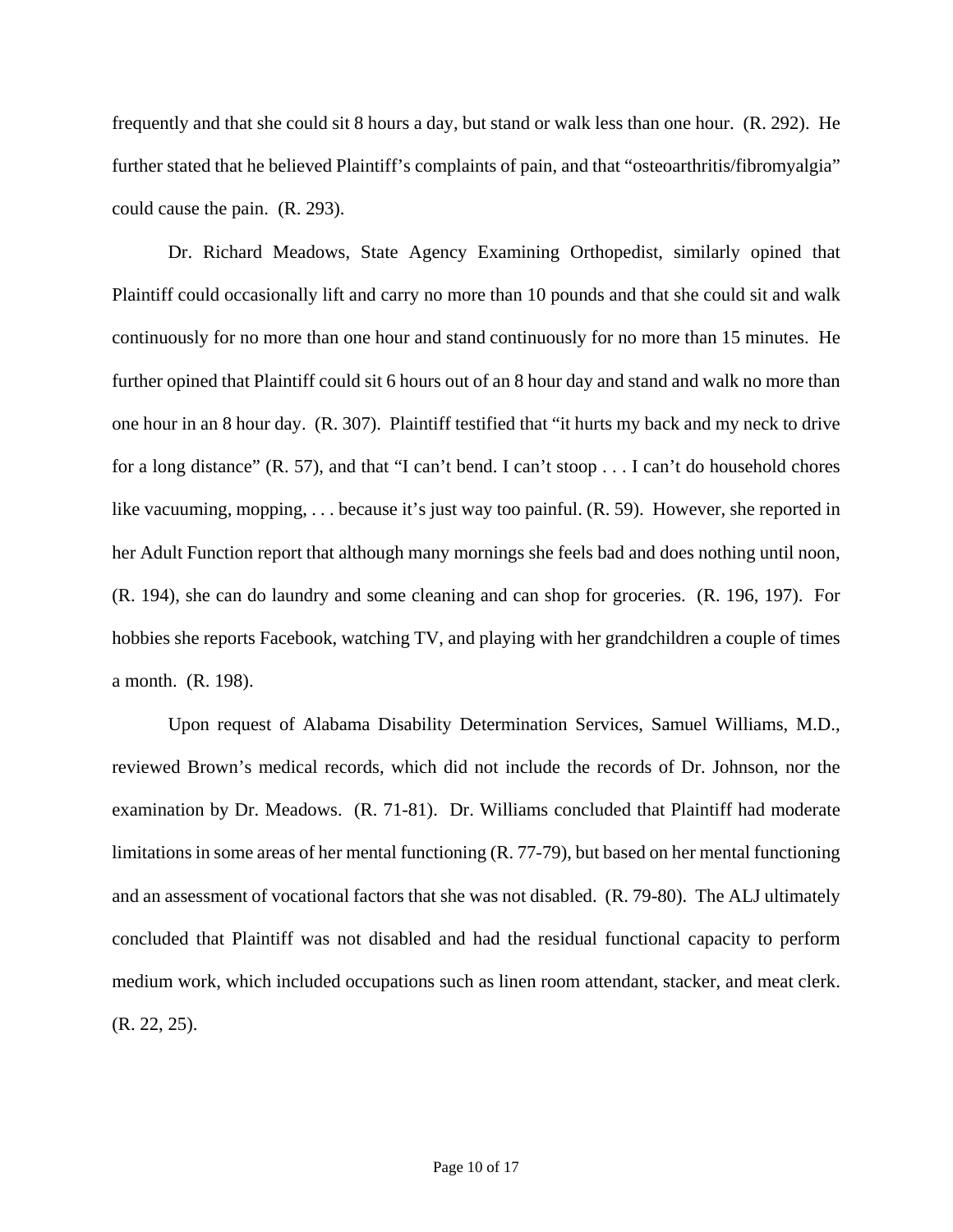### **VII. ISSUES**

Brown raises four issues on appeal:

- (1) The ALJ's finding that Ms. Brown could perform a reduced range of medium work activity was not based on the medical record?
- (2) The ALJ erroneously rejected the opinion of a State Agency Examining Orthopedist?
- (3) The ALJ erroneously rejected the opinion of a Treating Primary Care Physician.
- (4) An individual with Ms. Brown's vocational profile would be found disabled even if limited to a full range of light work, under Medical-Vocational Rule 202.04

*See* Doc. 12 at p.1.

## **VIII. DISCUSSION AND ANALYSIS**

## **A. Whether the ALJ's finding for reduced range of medium work is based on the medical record?**

Plaintiff first argues that the ALJ failed to consider all the medical evidence of record in determining the Plaintiff's residual functional capacity. The residual functional capacity is "an assessment, based upon all of the relevant evidence, of a claimant's remaining ability to do work despite his impairments. Along with [her] age, education and work experience, the claimant's residual functioning capacity is considered in determining whether the claimant can work." *Lewis v. Callahan*, 125 F.3d 1436, 1440 (11th Cir. 1997). (Citations omitted). The ALJ is required to consider all record evidence, which includes evidence of non-severe impairments. *Raduc v. Comm'r of Soc. Sec.*, 380 Fed. Appx. 896, 898 (11th Cir. 2010). (Citations omitted).

Specifically, Plaintiff argues that the ALJ improperly rejected the opinion of the treating primary care physician, Dr. Johnson, and of examining orthopedist, Dr. Meadows, regarding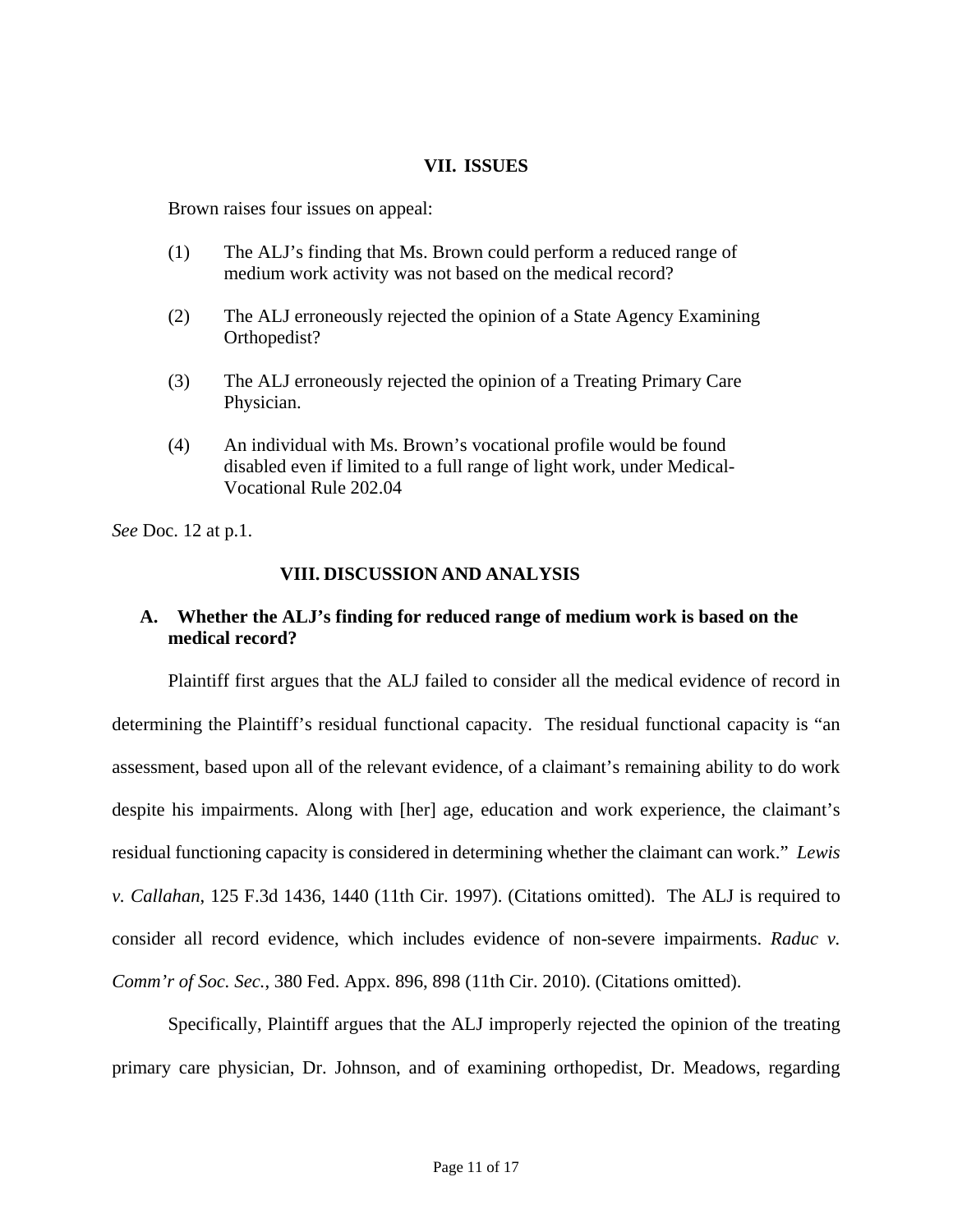Plaintiff's limitations in making the RFC determination. Both Dr. Johnson and Dr. Meadows opined that plaintiff could lift no more than 10 pounds occasionally and would need to sit between 6 to 8 hours in a work day. (R. 292, 307). The ALJ gave "little weight" to both of these opinions in making his RFC. (R. 24). On the other hand, the ALJ gave "great weight" to the opinion of non-examining, non-treating physician, Dr. Samuel Williams, in concluding Plaintiff had the residual functional capacity to perform medium work. (R. 22-24). Dr. Williams incorporated the records and opinions of Dr. Jordan, the consulting psychologist, into his findings. (R. 71-81). The ALJ gave "some to great weight" to the opinion of Dr. Jordan. (R. 24).

The law is well-settled; "absent 'good cause,' an ALJ is to give the medical opinions of treating physicians 'substantial or considerable weight." *Winschel v.Comm'r of Soc. Sec.,* 631 F.3d 1176, 1179 (11th Cir. 2011). (Citations omitted). However, "good cause" to stray from the treating physician's opinion exists when the: (1) treating physician's opinion was not bolstered by the evidence; (2) evidence supported a contrary finding; or (3) treating physician's opinion was conclusory or inconsistent with the doctor's own medical records. *Winschel,* 631 F.3d at 1179. If the ALJ does stray from the treating physician's opinion, he "must clearly articulate the reasons for giving less weight to the opinion of a treating physician, and the failure to do so is reversible error." *Lewis*, 125 F.3d at 1440. (Citations omitted). Moreover, the opinion of a non-examining physician alone can not provide "good cause" because the opinion of a non-examining physician is entitled to little weight if contrary to the opinion of the claimant's treating physician. *See Swindle v. Sullivan,* 914 F. 2d 222, 227 n.3 (11th Cir. 1990) citing *Broughton v. Heckler,* 776 F.2d 960, 962 (11th Cir. 1985).

The ALJ gave little weight to Dr. Johnson's opinions because they were inconsistent with (1) his own treatment notes and findings, (2) the overall treatment records, and (3) Brown's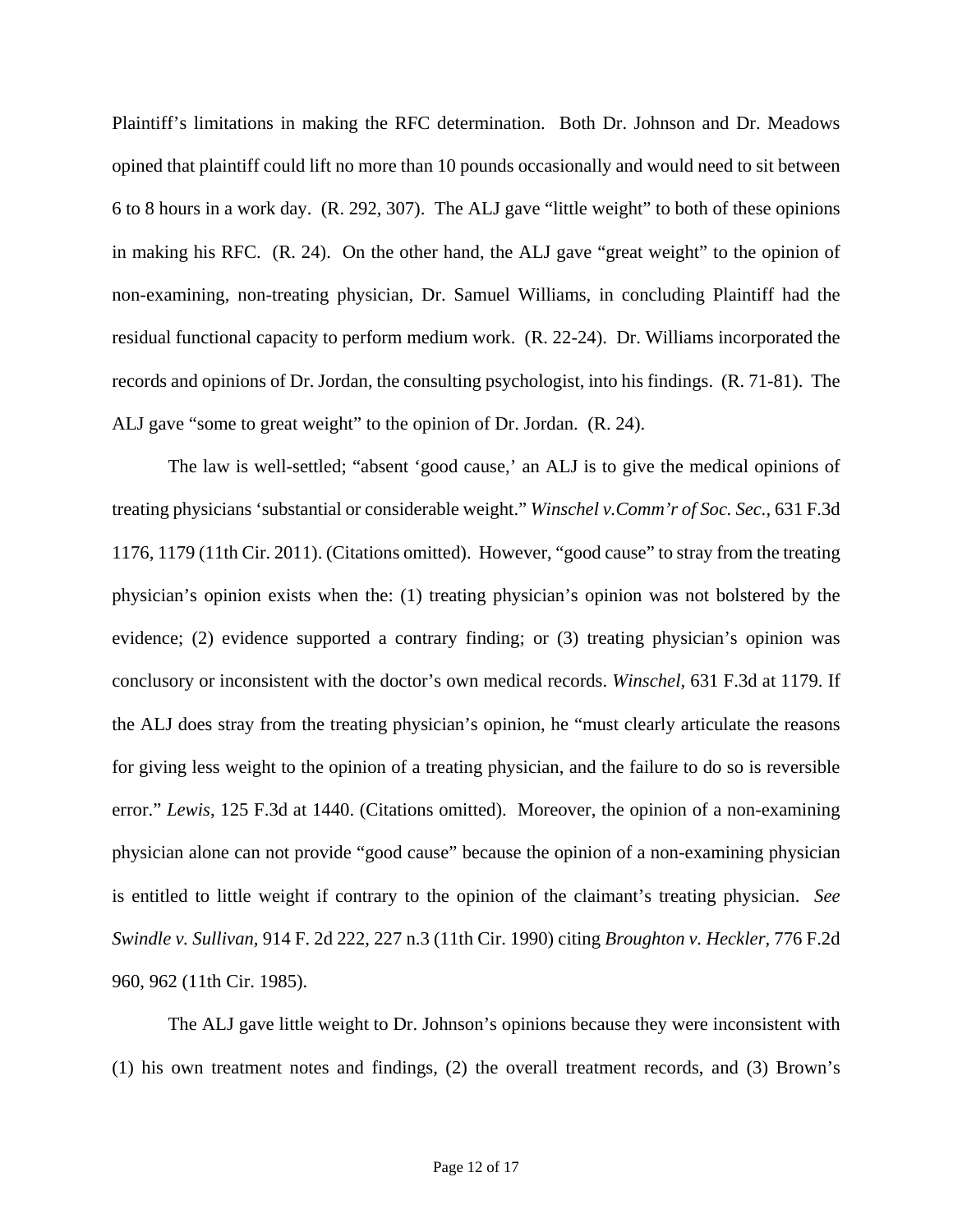activities of daily living. Furthermore, the ALJ discounted Dr. Johnson's opinion because Brown's vital signs were generally normal during her examinations and Brown's primary reason for seeking treatment from Dr. Johnson was to seek medication refills. (R. 24, 266-295). Indeed, the records of Dr. Bret M. Johnson, whom Plaintiff saw infrequently between July 8, 2010 and January 9, 2014, report that he prescribed a number of medications for Plaintiff's depression and anxiety including Klonopin, Effexor, and Celexa. (R. 269, 271). However, nowhere in his treatment history with Brown did Dr. Johnson record any complaint by Plaintiff of discomfort in her hands or any other pain in her joints. Further, during Brown's visits with Dr. Johnson, Brown denied muscular weakness, tingling or numbness, joint pain, joint swelling, muscle pain, back pain, shoulder pain, elbow pain, wrist pain, hip pain, knee pain, ankle pain, and foot pain. (R. 24, 267, 271, 275, 278, 281, 284, 287). Accordingly, the Court concludes the ALJ "clearly articulate[d] the reasons for giving less weight to the opinion of a treating physician" and thus demonstrated good cause from departing from Dr. Johnson's opinion. *See Lewis,* 125 F.3d at 1440.

Brown also argues that she is a "self-pay patient" who cannot afford medical treatment, and that due to a lack of insurance coverage Dr. Johnson's treatment record does not include examinations pertaining to Ms. Brown's musculoskeletal impairments. See *See* Pl. Br. Doc. 12 at p. 11. The Eleventh Circuit has held "when a claimant cannot afford the prescribed treatment and can find no way to obtain it," she is excused from noncompliance. *Dawkins v. Bowen*, 848 F.2d 1211, 1213 (11th Cir. 1988). The ALJ noted Plaintiff's claim that "she had not had recent attention [to her musculoskeletal impairments] due to lack of insurance" (R. 23), and he questioned Plaintiff at the hearing about whether she had looked into the Affordable Care Act. Plaintiff responded that she had not signed up. (R. 37). However, the ALJ did not credit Plaintiff's claim of poverty because he found that the medical record did not support Plaintiff's claim of disabling joint pain.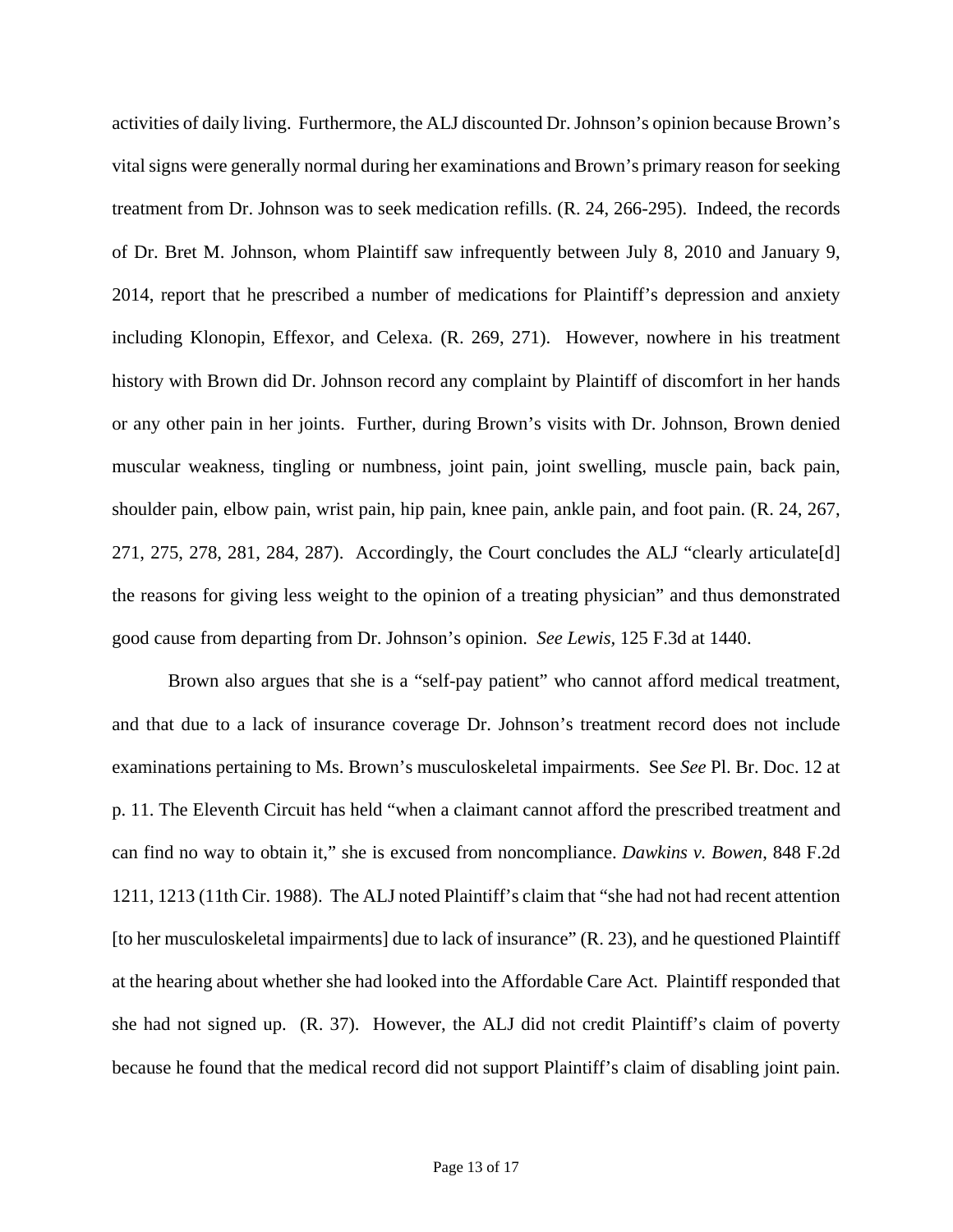(R. 23-25). Specifically, the ALJ noted Plaintiff reported to Dr. Meadows that "her pain symptoms improved with heat and Aspirin." (Tr. 23) and she "has not made consistent complained  $\{sic\}$ regarding her physical impairments." (Tr. 24). Indeed, the Court notes that Plaintiff denied joint pain at every visit with Dr. Johnson. (R. 24, 267, 271, 275, 278, 281, 284, 287). Accordingly, the Court concludes substantial evidence supports the ALJ's conclusion about Plaintiff's lack of treatment for joint pain. *See Mitchell,* 771 F.3d at 781.

The ALJ also gave "little weight" to the opinion of Dr. Meadows, orthopedic examiner, because he found it was inconsistent with Brown's own reported activities of daily living and the examination findings from her overall treatment records. Further, the ALJ discounted Dr. Meadow's opinion because the X-rays performed by Dr. Meadows showed a lack of an acute abnormality despite some degeneration. (Tr. 24). Dr. Meadows saw Brown on April 30, 2014. (R. 296). During her appointment with Dr. Meadows, Brown stated that her pain symptoms improved with heat and aspirin. (R. 296). Dr. Meadows stated Brown had a full range of motion in her lumbar spine, despite findings of tenderness. (R. 297). Also, X-ray findings of the left and right hands and thoracic spine did not show any acute abnormalities. (R. 299-303). However, Xray findings of the cervical spine, noted "advanced degenerative disc space narrowing at C5-6" and "degenerative anterior subluxation of C4 over C5." (R. 300). X-ray findings of the lumbar spine showed "grade II spondylolisthesis of L5 over S1." (R. 299). Dr. Meadows diagnosed her with osteoarthritis, "pain in joint, hand", degeneration in her cervical, lumbar and thoracic discs, and depressive disorder. (R. 297).

Based upon the Court's independent review of the record, the Court concludes that the ALJ did not err in discounting the opinion of Dr. Meadows insofar as it involved Plaintiff's upper extremity limitations. The ALJ considered Plaintiff's own testimony about her level of daily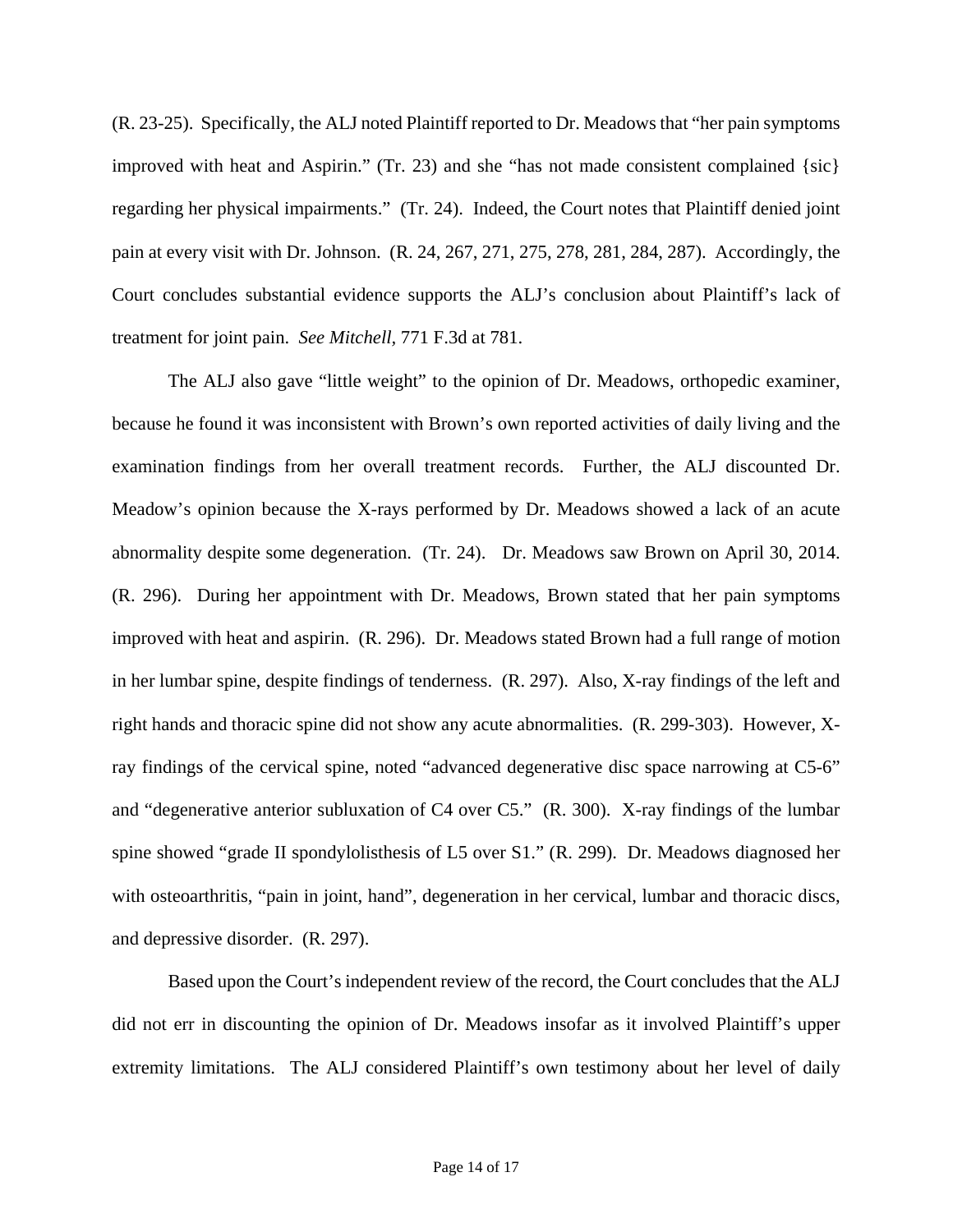activity, and concluded "[i]n activities of daily living the claimant has a mild restriction." (R. 20). In her Function Report, Brown stated "[i]f I'm better, I do some laundry and housekeeping." (R. 194). Brown also reported that she is able to drive around her local area, and that she is able to shop for groceries in the grocery store for a couple of hours. (R. 197). Furthermore, Plaintiff repeatedly denied joint pain when she visited Dr. Johnson. (R. 267, 271, 275, 278, 281, 284, 287). Brown's medical records and reports from Brown led the ALJ to reach the conclusion that Brown has only a mild limitation in completing her daily activities. Accordingly, the Court concludes substantial evidence supports the ALJ's conclusion that Brown has the RFC to perform medium work. (R. 22). *See Winschel,* 631 F. 3d at 1178.

### **B. Whether the ALJ erred in failing to apply Grid Rule 202.04**

Brown also argues that the ALJ should have used Grid Rule 202.04 in examining her work capabilities. Grid Rule 202.04 directs a finding of disabled if claimant "is 55 years of age or older, has a high school diploma, past work that is unskilled and is limited to light work." *Ferguson v. Berryhill*, 2017 WL 2454069 \* 7 (M.D. Ala. June 22, 2017); 20 C.F.R. pt. 404 subpt.P, app.2. The grids are only applicable "when each variable on the appropriate grid matrix accurately describes the claimant's situation." *Walker v. Bowen*, 826 F.2d 996, 1003 (11th Cir. 1987). Thus, Plaintiff argues that this grid, if properly applied, directed a finding of disabled.

In the instant action, the ALJ found Plaintiff is limited to medium work. (R. 22). The ALJ also recognized that Plaintiff had additional limitations which precluded the strict application of the Grids and thus precluded a finding of disabled or not disabled. (R. 25). Indeed, when a claimant's exertional limitations prevent the claimant from performing a full range of employment *or* when a claimant has non-exertional impairments that significantly limit basic work skills, the ALJ must not rely only upon the grids, but must consider the testimony of a VE to establish job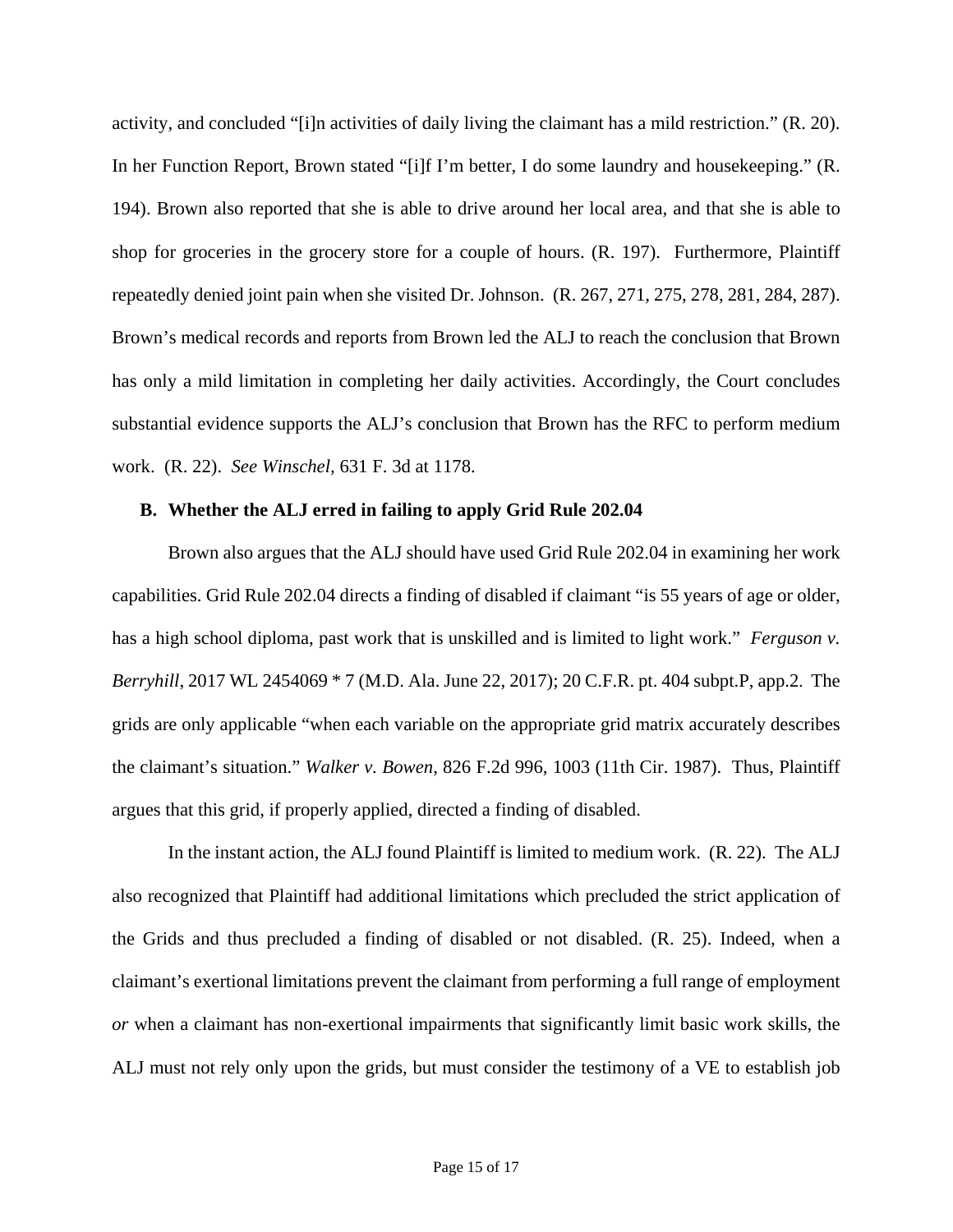availability. *See, Miller v. Comm'r of Soc. Sec..* 241 Fed. App'x. 631, 635 (11th Cir. 2007) citing *Walker,* 826 F.2d at 1002-1003. Brown's impairments include non-exertional limitations of depression, panic disorder and certain manipulative or postural functional restrictions. (R. 19, 22); 20 C.F.R § 404.1569a(c)(1)(i)and(vi)("Some examples of nonexertional limitations or restrictions include . . . . [being] nervous, anxious, or depressed . . . [and] difficulty performing functions such as reaching, handling, stooping, climbing, crawling, or crouching").

 These non-exertional limitations prompted the ALJ to consult a vocational expert who was present at the August 15, 2014 hearing and during the questioning of the claimant. The vocational expert testified that a hypothetical individual of the same age, same education level and same history as Plaintiff could "perform a full range of medium work". Specifically, that individual could "lift and carry 50 pounds occasionally, lift and carry up to 25 pounds frequently". . . "stand or walk [or sit] approximately six hours in an eight hour work day" . . . "[w]ith occasional climbing of ramps or stairs, never climbing ladders, ropes or scaffolds. Occasional balancing, stooping, kneeling, crouching and crawling. Work limited to simple, routine repetitive tasks involving simple work-related decisions, few if any workplace changes, and occasional interaction with the public, coworkers and supervisors." (R. 64). Ultimately, the ALJ determined that the residual functional capacity as stated by the vocational expert "accommodates the claimant's physical and mental impairments and arising symptomology." (R. 23). Accordingly, the Court concludes that the ALJ did not err in failing to apply Grid Rule 202.04 because substantial evidence supports the ALJ's conclusion that Plaintiff had the residual functional capacity to perform medium work. *See Mitchell,* 771 F.3d at 781.